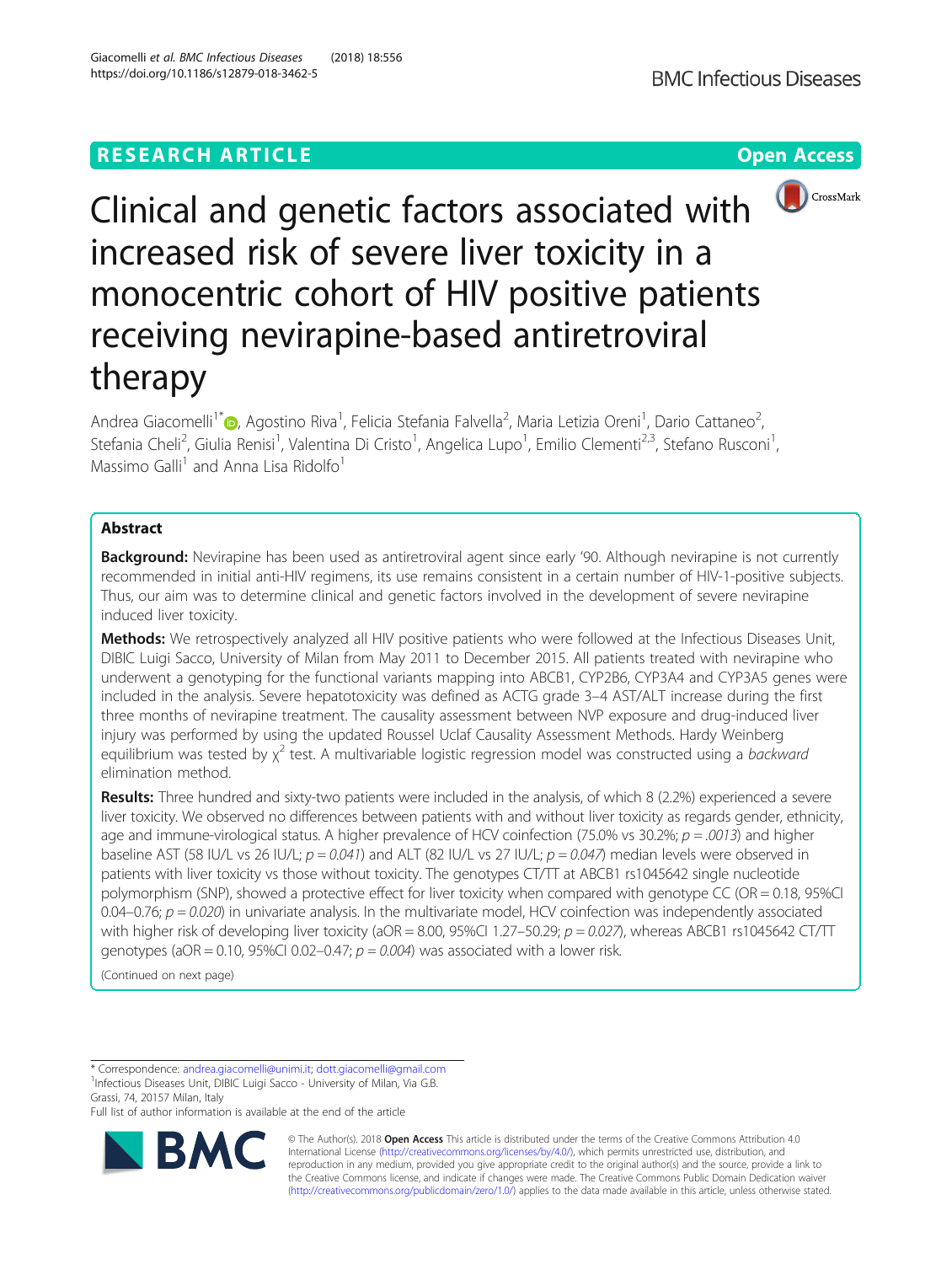# (Continued from previous page)

**Conclusions:** According to our findings HCV coinfection and ABCB1 rs1045642 SNP represent independent determinants of severe liver toxicity related to nevirapine. This genetic evaluation could be included as toxicity assessment in HIV-1-positive subjects treated with nevirapine.

**Keywords:** Nevirapine, Pharmacogenetic, Hepatotoxicity, ABCB1

# Background

Nevirapine (NVP) is a potent non-nucleoside reverse transcriptase inhibitor widely prescribed in low-income countries for HIV treatment and prevention of motherto-child transmission of HIV [[1\]](#page-7-0). In high-resource countries, NVP is no longer included among antiretrovirals recommended for initial antiretroviral treatment (ART), although it still remains a valid component of regimens used as ART simplification strategy due to its high efficacy, good metabolic profile, convenience, and low  $\cot$   $[2-4]$  $[2-4]$  $[2-4]$  $[2-4]$ .

Although generally well tolerated and effective, some individuals exposed to NVP develop in the short-term hypersensitivity reactions which can manifest as hepatotoxicity and/or severe cutaneous adverse reactions [\[5](#page-7-0)]. Hepatotoxicity, in particular, has been reported more commonly with NVP than with other antiretroviral drugs [[6,](#page-7-0) [7\]](#page-7-0). Higher baseline and nadir CD4 cell count have been found to independently influence the risk of NVP-related adverse reactions and the use of NVP in *naive* women (with  $CD4 > 250$  cells/uL) and males (with  $CD4 > 400$  cells/uL) is disallowed [[8](#page-7-0)]. The role of the immune system, i.e. higher CD4 cells count, in the development of NVP induced skin and liver toxicity is corroborated by the higher incidence of these events in HIV negative patients receiving NVP as a component of post exposure prophylaxis [[5](#page-7-0)]. Nevertheless, when NVP is used in ART-experienced patients with a controlled viremia the risk of development hepatic or cutaneous adverse events significantly decrease and there is no evident association with CD4 cell count [\[9](#page-7-0)–[11](#page-7-0)].

A series of demographic and clinical factors have been found to correlate with an increased risk of NVP-toxicity. In particular, risk factors for ALT and AST elevations during NVP therapy included alteration of liver enzymes before NVP start, co-infection with hepatitis B or hepatitis C viruses, female gender and low body weight [[6,](#page-7-0) [12\]](#page-7-0).

A number of studies have also investigated the possible predictive role of genetic polymorphisms of CYP enzymes or drug-transporters involved in NVP metabolism in predisposing to NVP-related adverse effects. NVP is metabolized by cytochrome P450 enzymes CYP2B6 and CYP3A4 with a minor contribution from CYP3A5 [[13\]](#page-7-0). Single nucleotide polymorphisms (SNPs) have been found to impact NVP pharmacokinetics in ethnic mix populations [\[14](#page-7-0)–[16\]](#page-7-0). The genotype TT (c.516/ rs3745274) in the CYP2B6 gene, in particular, has been associated with higher plasma concentrations of NVP and its possible role in increasing the risk of hepatotoxicity has been hypothesized [\[14](#page-7-0)]. However, there is contrasting evidence of interactions between the presence of variant alleles of CYP2B6 and the development of NVP-induced hepatotoxicity [\[17](#page-7-0)–[19\]](#page-7-0). The role of CYP3A4 and CYP3A5 variants in determining NVP plasma concentration and the development of liver toxicity is more controversial, with only one report of association between CYP3A5 variants and transaminase values in African patients exposed to NVP [\[20](#page-7-0)]. Moreover, although effects of the efflux transporter P-glycoprotein encoded by the ATP Binding Cassette Subfamily B Member 1 (ABCB1) gene on NVP pharmacokinetics remains controversial, two studies have found a protective effect of ABCB1 c.3435 T allele against NVP-related hepatotoxicity [[19,](#page-7-0) [20](#page-7-0)].

The majority of the studies that evaluated the correlation between pharmacogenetic profiles and NVP-related hepatotoxicity have been performed mainly on African population. However, genetic variant frequencies can differ markedly between different populations and only few data are available on the mentioned pharmacogenetic profiles in non-African populations.

With this in mind, we assessed clinical and pharmacogenetic factors associated with the risk of severe NVP induced liver toxicity in a population of HIV-positive patients attending a clinical center in Italy.

# Methods

This study was conducted on a cohort of adult HIV-positive patients attending the Infectious Diseases Unit, DIBIC Luigi Sacco, University of Milan between May 1 2011 and December 31 2015. Patients who have ever received or were receiving a NVP-containing cART at our clinical center were eligible for the analysis.

Patient's demographic (age, gender, and ethnicity), epidemiological (HIV acquisition risk) and clinical (CDC stage, body mass index, coinfections, previous and current antiretroviral regimens, immune-virological and hemato-biochemical parameters) data registered during medical visits (on average every three months) are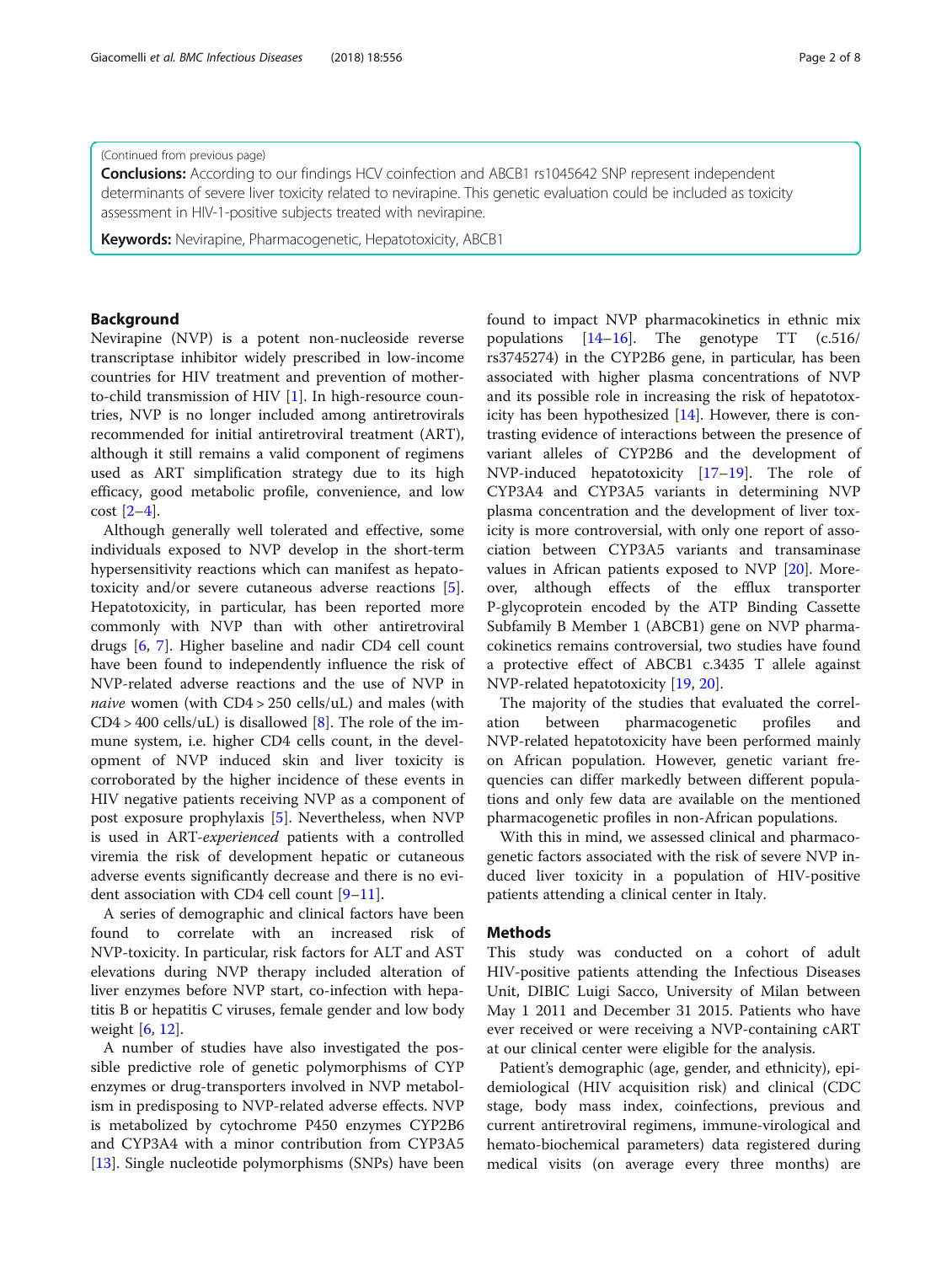routinely collected in a structured database, allowing the use of the database for clinical, epidemiological or therapeutic studies.

Severe hepatotoxicity was defined as ACTG grade 3–4 AST and/or ALT increase (AST or ALT elevation above 5 time the upper reference limit) during the first three months of nevirapine treatment. The causality assessment between NVP exposure and drug-induced liver injury was performed by using the updated Roussel Uclaf Causality Assessment Methods (RUCAM) [\[21](#page-7-0)]. According to the RUCAM, patients were firstly assessed for hepatocellular, cholestatic or mixed liver injury. Subsequently, the score was applied and single cases of NVP-induced liver injury were classified accordingly to the RUCAM total score interpretation and causality grading: ≤0, excluded; 1–2, unlikely; 3–5, possible; 6–8, probable and  $\geq$  9 highly probable [[21\]](#page-7-0).

All patients who met the inclusion criteria underwent a genotyping for the functional variants mapping in ABCB1 (c.3435/rs1045642), CYP2B6 (c.516/rs3745274), CYP3A5 (\*3/rs776746) and CYP3A4 (\*22/rs35599367) genes. Genomic DNA was isolated from peripheral blood cells using an automatic DNA extraction system (Maxwell® 16 System, Promega) according to the manufacturer's instructions. All genotypes were determined by Real-Time PCR, using a panel of LightSNiP from TIB-MolBiol (assays based on SimpleProbe®). At the end of the amplification a melting curve analysis was performed (LightCycler 480, Roche).

### Statistical analysis

Baseline clinical characteristics and genotypes of the two groups of interest, i.e. patients who developed severe hepatotoxicity and those who did not, were compared using the χ2 or Fisher's exact test for categorical variables and the Mann-Whitney test for continuous variables.

Hardy Weinberg equilibrium was tested by  $\chi^2$  test.

The association of clinical and genotypic variables with the development of sever liver toxicity was tested by means of a univariate logistic regression model, and all variables were incorporated into a multivariate logistic regression model with a backward elimination method. Statistical significance was defined at 2-sided  $P$  value < 0.05. The risks were expressed as adjusted odds ratios (aOR) with relative confidence intervals (95% CI). To perform statistical analysis we used the SAS software version 9.3.

The study was reviewed and approved by our ethics committee (Comitato Etico Interaziendale, Milano area 1); all subjects signed a dedicated informed consent.

# Results

A total of 362 patients were included in the analysis. Most of them were ART-experienced at the time of initiation of NVP-containing regimen, whereas a minority

(16.1%) were ART-naïve. Overall 8 (2.2%) patients experienced a severe liver toxicity during the first three months from NVP initiation. Table [1](#page-3-0) shows the comparison of patients who experienced a severe hepatotoxicity and those who did not. There was no significant difference as regards gender, ethnicity, age and baseline immune-virological status between the two groups although females showed a trend towards a higher frequency of NVP-induced hepatotoxicity (75.0% vs 35.9%;  $p = 0.055$ ). Conversely, patients who developed severe hepatotoxicity were more frequently HCV-coinfected (75.0% vs 30.2%:  $p = 0.013$ ), showed higher baseline AST and ALT median levels (58 IU/L vs 26 IU/L  $p = 0.041$ , 82 IU/L vs 27 IU/L  $p = 0.047$ , respectively), and a lower median baseline body mass index value (19.9 kg/m<sup>2</sup> vs 22.6 kg/m<sup>2</sup>;  $p = 0.017$ ).

According to RUCAM, the 8 cases of NVP-induced liver toxicity were classified as hepatocellular injury and the likelihood of NVP-induced liver toxicity resulted possible for 3 patients and probable for 5 patients as shown in Table [2](#page-4-0). A brief narration for each of the 8 cases is reported in Table [3](#page-5-0).

Distribution of different genotypes of ABCB1 rs1045642, CYP2B6 rs3745274 and CYP3A4/A5 combined are shown in Table [4](#page-5-0). A statistical significant difference was observed in patient with and without NVP-induced hepatotoxicity according to ABCB1 rs1045642 genotypes ( $p = 0.019$ ).

In univariate analysis (Table  $5$ ), male gender (OR = 0.19 95%CI 0.04–0.94;  $p = 0.042$ ), HCV coinfection (OR  $= 6.93$  95%CI 1.38-34.87;  $p = 0.019$ ), AST (OR  $= 1.02$ , 95%CI 1.01-1.03;  $p = 0.008$ ) and ALT (OR = 1.01, 95%CI 1.00–1.02;  $p = 0.015$ ) median level at the beginning of NVP have been associated with an increased risk of severe NVP-induced liver toxicity. On the other hand, genotypes CT/TT of ABCB1 rs1045642 (OR = 0.18, 95%CI 0.04–0.76;  $p = 0.020$  and greater value of body mass index  $(OR = 0.7 \ 95\% CI \ 0.51-0.94, \ p = 0.02)$  showed a protective effect.

In the multivariate logistic regression model (Table [5](#page-6-0)), HCV coinfection was confirmed to be independently associated with a higher risk of developing liver toxicity  $(aOR = 8.00, 95\% CI \t1.27-50.29; p = 0.027)$ , whereas ABCB1 CT/TT genotypes (aOR = 0.10, 95%CI 0.02–0.47;  $p = 0.004$ ) has been associated with a lower risk; a higher body mass index (aOR = 0.72, 95%CI 0.519– 1.000;  $p = 0.050$ ) has been barely related to a lower risk (Table [5](#page-6-0)). On the contrary, the association between gender, baseline AST levels and NVP-induced liver toxicity wasn't confirmed in the final multivariate model.

# **Discussion**

In this study conducted in a monocentric cohort of HIV-1 positive patients exposed to NVP we observed,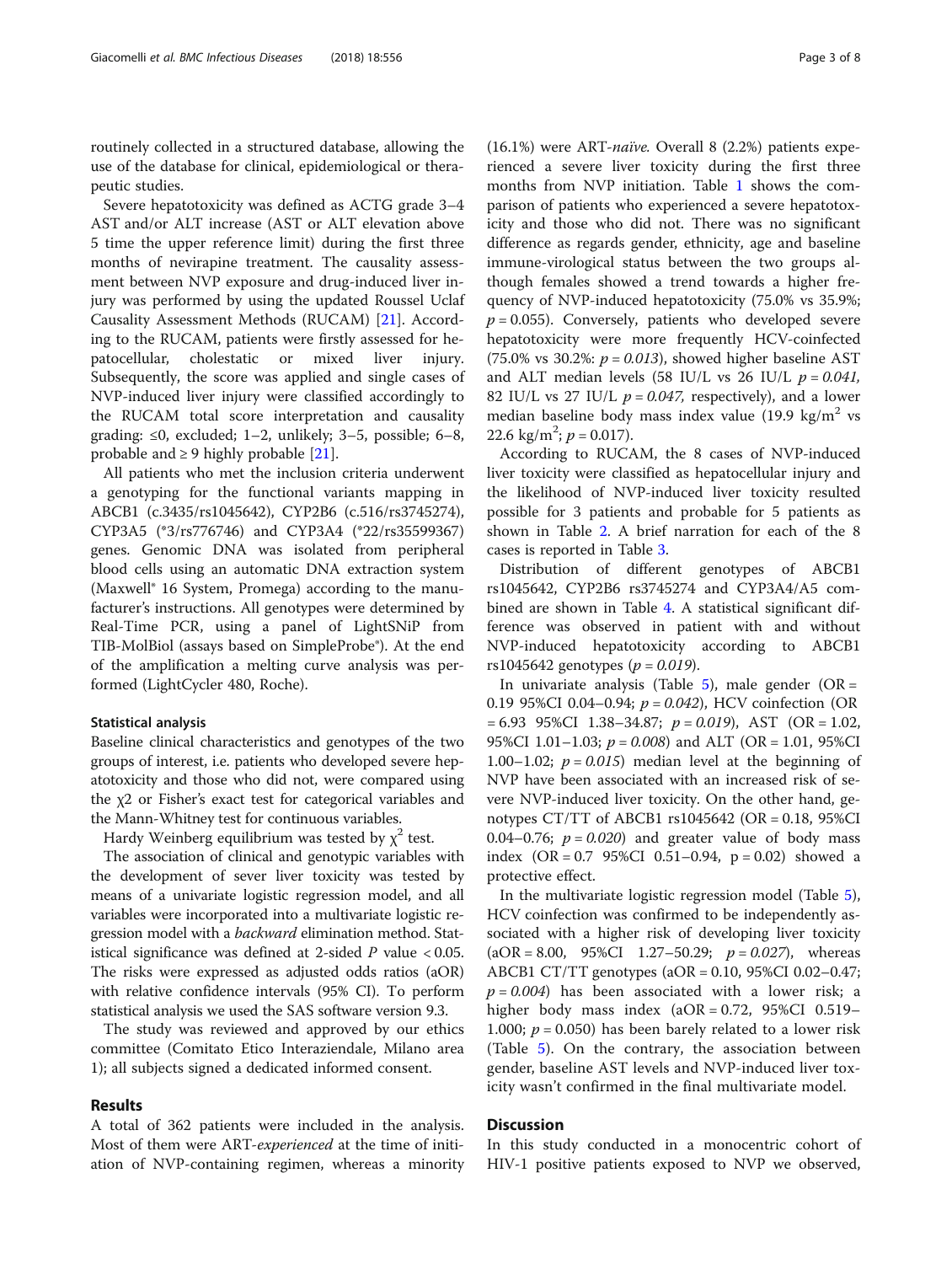### <span id="page-3-0"></span>Table 1 Baseline characteristics

|                                               | Total<br>$n = 362$ | Hepatotoxicity<br>$n = 8$ | No hepatotoxicity<br>$n = 354$ | $p^*$ |
|-----------------------------------------------|--------------------|---------------------------|--------------------------------|-------|
| Age, median (IQR)                             | 38.5 (33.7-45.8)   | 39.6 (32.7-40.7)          | 38.5 (33.8-45.9)               | 0.479 |
| Female, n (%)                                 | 133 (36.7)         | 6(75.0)                   | 127 (35.9)                     | 0.055 |
| Naïve patients, n (%)                         | 58 (16.0)          | 1(12.5)                   | 57(16.1)                       | 0.783 |
| Risk group, n (%)                             |                    |                           |                                |       |
| Eterosexual                                   | 181 (50.0)         | 4(50.0)                   | 177 (50.0)                     | 0.213 |
| <b>MSM</b>                                    | 83 (22.9)          | 0(0.0)                    | 83 (23.5)                      |       |
| <b>IVDUs</b>                                  | 84 (23.2)          | 4(50.0)                   | 80 (22.6)                      |       |
| Others                                        | 14(3.9)            | 0(0.0)                    | 14(3.9)                        |       |
| Caucasian, n (%)                              | 330 (91.1)         | 7(87.5)                   | 323 (91.2)                     | 0.527 |
| BMI, median (IQR)                             | 22.4 (20.5-24.5)   | 19.9 (18.3-22.0)          | 22.6 (20.6-24.5)               | 0.017 |
| AIDS, n (%)                                   | 63 (17.4)          | 1(12.5)                   | 62 (17.5)                      | 0.999 |
| CD4+/mL, median (IQR)                         | 436 (306-593)      | 555 (479-611)             | 433 (300-592)                  | 0.157 |
| HIV-RNA log <sub>10</sub> cp/mL, median (IQR) | 1.75 (0.00-4.09)   | $0.00(0.00 - 2.16)$       | 1.79 (0.00-4.10)               | 0.229 |
| HCV coinfection, n (%)                        | 131 (31.2)         | 6(75.5)                   | 107 (30.2)                     | 0.013 |
| HBV coinfection, n (%)                        | 21(5.8)            | 1(12.5)                   | 20(5.65)                       | 0.383 |
| AST U/L, median (IQR)                         | 26 (20-38)         | 58 (29-92)                | $26(20-37)$                    | 0.041 |
| ALT U/L, median (IQR)                         | 28 (18-50)         | $82(37-122)$              | 27 (18-49)                     | 0.047 |
| ARV backbone, n (%)                           |                    |                           |                                |       |
| ABC                                           | 32 (8.8)           | 1(12.5)                   | 31(8.8)                        | 0.311 |
| AZT/DDI/D4T                                   | 223 (61.6)         | 7(87.5)                   | 216 (61.0)                     |       |
| <b>TDF</b>                                    | 86 (23.7)          | 0(0.0)                    | 86 (24.3)                      |       |
| Others                                        | 21(5.8)            | 0(0.0)                    | 21(5.9)                        |       |

Abbreviations: n number, yrs. years, IOR Inter Quartile Range, MSM Man how have sex with man, IVDUs Intra venous drug users, BMI Body Mass Index, cps copies, ABC abacavir, TDF tenofovir diproxil fumarate. \*p-values are for  $\chi$ 2 or Fisher's exact test and Mann-Whitney test

during the first three months of treatment, an incidence of severe liver toxicity of 2.2%. This finding is similar to that reported by other cohorts when NVP was used in ex*perienced* patients  $[10, 22]$  $[10, 22]$  $[10, 22]$ . We did not observe a significant association between the development of hepatotoxicity and high CD4 cells count at NVP start, supporting the observation of low frequency of NVP induced liver toxicity in experienced patients [\[10\]](#page-7-0). The mechanisms involved in the development of severe hepatotoxicity are not well explained and it could be that in patients never exposed to antiretroviral therapy immune-mediated process leading to immune-reconstitution could elicit the development of liver toxicity [\[23\]](#page-7-0). On the contrary, in experienced patients with a stable immune-virological situation, hepatotoxicity could be driven by a direct effect of the drug in susceptible patients [[24](#page-7-0)]. We confirm previous findings supporting the importance of HCV coinfection as independent factor associated to the development of NVP-related liver toxicity; HCV infection could play a direct role causing liver injury and also could interfere with the metabolism of the drug  $[8, 11, 25]$  $[8, 11, 25]$  $[8, 11, 25]$  $[8, 11, 25]$  $[8, 11, 25]$  $[8, 11, 25]$ . The enhanced risk of development hepatotoxicity in HCV coinfected patients treated with NVP seems to be independent from NVP

plasmatic concentrations, since comparable NVP concentration are observed in patients with and without HCV coinfection [\[26](#page-7-0)].

A significant correlation between low value of body mass index (< 18.5) such as for increased NVP plasma concentration and increased risk for hepatotoxicity has been previously reported  $[12, 18]$  $[12, 18]$  $[12, 18]$  $[12, 18]$ , in our study we observed a trend of body weight in predisposing to NVP-hepatotoxicity albeit not confirmed in the multivariate model.

In accordance with previous studies, we did not found a statistically significant association between polymorphisms in CYPs genes (CYP2B6, CYP3A4, CYP3A5) and the development of severe hepatotoxicity. Although these genes are involved in NVP metabolism [[27](#page-7-0)] and their functional variants may significantly affect NVP plasma concentrations [[28](#page-7-0)–[30\]](#page-7-0), their role in predisposing NVP induced hepatotoxicity remains unclear [[19](#page-7-0), [31\]](#page-7-0).

The ABCB1 gene encodes for P-glycoprotein, one of the most important efflux pomp involved in the transport of both NVP and efavirenz and a modification of this protein could determine an alteration in the intracellular concentration of these drugs [[32\]](#page-7-0).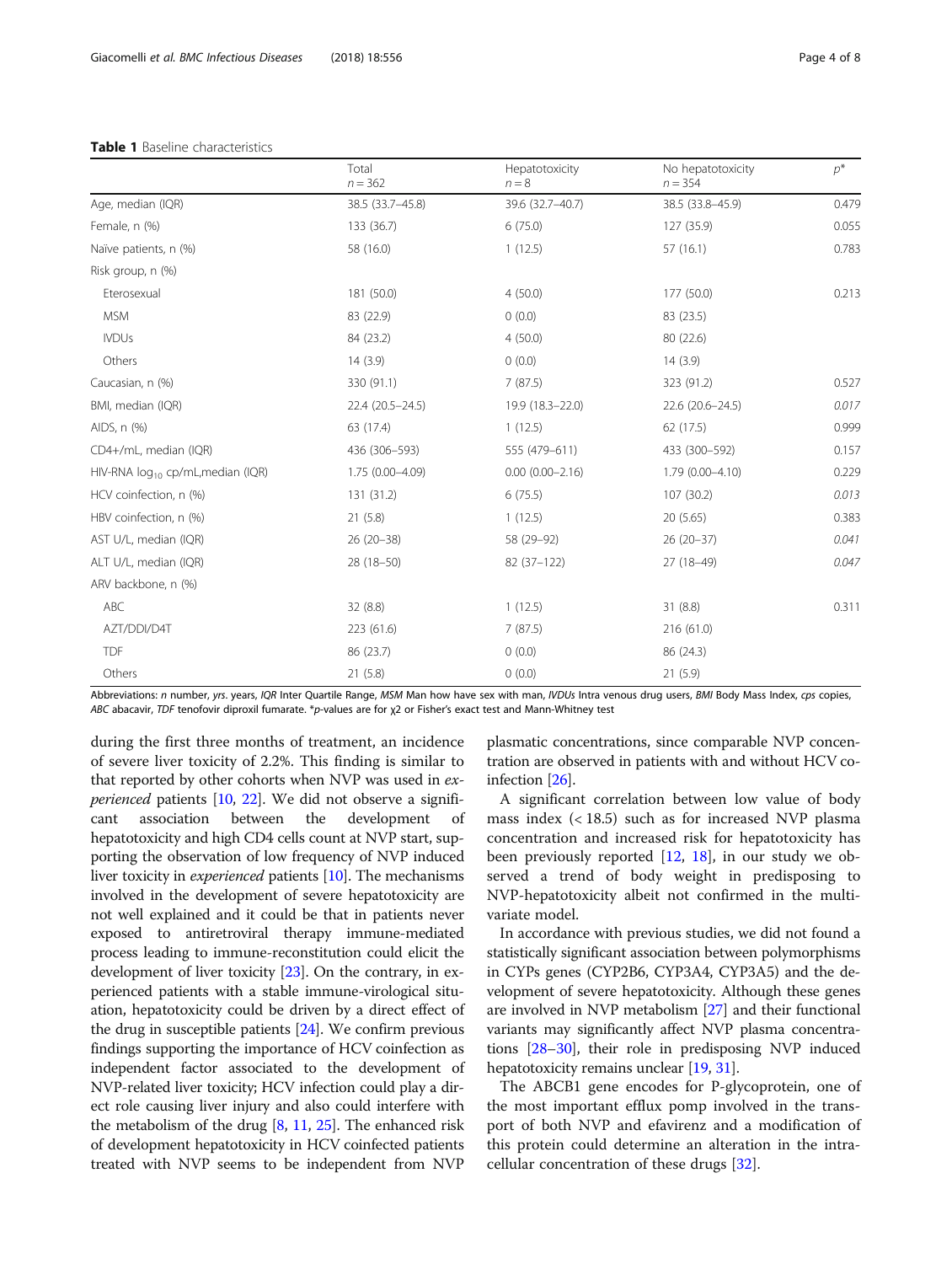<span id="page-4-0"></span>Table 2 Updated RUCAM for the nevirapine-induced hepatocellular injury with the total scores for each patient

|                                                                                                                                                                                                                                                                                                                                                                                                                                                                                                                                                                                                                                                                                                                                                                                                                                                                                                                                                                                                                                                                                                                                                                                                                     |                |              |             |                  | $-$         |              |             |         |
|---------------------------------------------------------------------------------------------------------------------------------------------------------------------------------------------------------------------------------------------------------------------------------------------------------------------------------------------------------------------------------------------------------------------------------------------------------------------------------------------------------------------------------------------------------------------------------------------------------------------------------------------------------------------------------------------------------------------------------------------------------------------------------------------------------------------------------------------------------------------------------------------------------------------------------------------------------------------------------------------------------------------------------------------------------------------------------------------------------------------------------------------------------------------------------------------------------------------|----------------|--------------|-------------|------------------|-------------|--------------|-------------|---------|
| <b>RUCAM</b> items                                                                                                                                                                                                                                                                                                                                                                                                                                                                                                                                                                                                                                                                                                                                                                                                                                                                                                                                                                                                                                                                                                                                                                                                  | Pt 1           | Pt 2         | Pt 3        | Pt 4             | Pt 5        | Pt 6         | Pt 7        | Pt 8    |
| 1. Time to onset from the beginning of the drug<br>$\cdot$ 5-90 days (rechallenge: 1-15 days) (+ 2)<br>$\cdot$ < 5 or > 90 days (rechallenge: > 15 days) (+ 1)<br>Alternative: Time to onset from cessation of the drug<br>$\cdot$ ≤15 days (except for slowly metabolized chemicals: > 15 days) (+ 1)                                                                                                                                                                                                                                                                                                                                                                                                                                                                                                                                                                                                                                                                                                                                                                                                                                                                                                              | $+2$           | $+2$         | $+2$        | $+2$             | $+2$        | $+2$         | $+2$        | $+2$    |
| 2. Course of ALT after cessation of the drug<br>• Percentage difference between ALT peak and N<br>• Decrease $\geq$ 50% within 8 days (+ 3)<br>• Decrease $\geq$ 50% within 30 days (+2)<br>• No information or continued drug use (0)<br>• Decrease $\geq$ 50% after the 30th day (0)<br>• Decrease $<$ 50% after the 30th day or recurrent increase $(-2)$                                                                                                                                                                                                                                                                                                                                                                                                                                                                                                                                                                                                                                                                                                                                                                                                                                                        | $+2$           | $+2$         | $+2$        | $+2$             | $+2$        | $+3$         | $+2$        | $\circ$ |
| 3. Risk factors<br>• Alcohol use (current drinks/d: $> 2$ for women, $> 3$ for men) (+ 1)<br>• Alcohol use (current drinks/d: ≤2 for women, ≤3 for men) (0)<br>$\cdot$ Age $\ge$ 55 years (+ 1)<br>$\cdot$ Age $<$ 55 years (0)                                                                                                                                                                                                                                                                                                                                                                                                                                                                                                                                                                                                                                                                                                                                                                                                                                                                                                                                                                                     | $\overline{0}$ | $\mathbf{0}$ | $+1$        | $\mathbf{0}$     | $+1$        | $+0$         | $\circ$     | $\circ$ |
| 4. Concomitant drug(s)<br>• None or no information (0)<br>• Concomitant drug/herb with incompatible time to onset (0)<br>• Concomitant drug/herb with compatible or suggestive time to onset (1)<br>• Concomitant drug/herb known as hepatotoxin and with compatible<br>or suggestive time to onset delete marking right side above $(-2)$<br>• Concomitant drug/herb with evidence for its role in this case<br>(positive rechallenge or validated test) $(-3)$                                                                                                                                                                                                                                                                                                                                                                                                                                                                                                                                                                                                                                                                                                                                                    | $\mathbf 0$    | $\circ$      | $-2$        | $\mathbf{0}$     | $\mathbf 0$ | $\mathbf{0}$ | $\circ$     | $\circ$ |
| 5. Search for alternative causes Tick if negative Tick if not done<br>Group I (7 causes)<br>• HAV: Anti-HAV-IgM<br>• Hepatobiliary sonography / colour Doppler<br>• HCV: Anti-HCV, HCV-RNA<br>• HEV: Anti-HEV-IgM, anti-HEV-IgG, HEV-RNA<br>• Hepatobiliary sonography/colour Doppler sonography of liver<br>vessels/endosonography/CT/MRC<br>• Alcoholism (AST/ALT ≥2)<br>• Acute recent hypotension history (particularly if underlying heart disease)<br>Group II (5 causes)<br>• Complications of underlying disease(s) such as sepsis,<br>metastatic malignancy, autoimmune hepatitis, chronic hepatitis B or C,<br>primary biliary cholangitis or sclerosing cholangitis, genetic liverdiseases<br>· Infection suggested by PCR and titer change for<br>- CMV (anti-CMV-IgM, anti-CMV-IgG)<br>- EBV (anti-EBV-IgM, anti-EBV-IgG)<br>- HSV (anti-HSV-IgM, anti-HSV-IgG)<br>- VZV (anti-VZV-IgM, anti-VZV-IgG)<br>Evaluation of groups I and II<br>• All causes-groups I and II-reasonably ruled out (+2)<br>$\cdot$ The 7 causes of group I ruled out $(+1)$<br>• 6 or 5 causes of group I ruled out (0)<br>$\cdot$ Less than 5 causes of group I ruled out (-2)<br>• Alternative cause highly probable $(-3)$ | $\overline{0}$ | $\circ$      | $\mathbb O$ | $\boldsymbol{0}$ | $-2$        | $+1$         | $\circ$     | $\circ$ |
| 6. Previous hepatotoxicity of the drug<br>$\cdot$ Reaction labelled in the product characteristics (+2)<br>• Reaction published but unlabelled $(+1)$<br>• Reaction unknown (0)                                                                                                                                                                                                                                                                                                                                                                                                                                                                                                                                                                                                                                                                                                                                                                                                                                                                                                                                                                                                                                     | $+2$           | $+2$         | $+2$        | $+2$             | $+2$        | $+2$         | $+2$        | $+2$    |
| 7. Response to unintentional reexposure<br>• Doubling of ALT with the drug/herb alone, provided ALT<br>below 5 N before reexposure (+3)<br>• Doubling of ALT with the drug(s)/herb(s) already given<br>at the time of first reaction $(+1)$<br>• Increase of ALT but less than N in the same conditions<br>as for the first administration $(-2)$<br>• Other situations (0)                                                                                                                                                                                                                                                                                                                                                                                                                                                                                                                                                                                                                                                                                                                                                                                                                                         | $\mathbf 0$    | $\mathbf{0}$ | $\mathbf 0$ | $\circ$          | $\mathbf 0$ | $\mathbf{0}$ | $\mathbf 0$ | $\circ$ |
| Total                                                                                                                                                                                                                                                                                                                                                                                                                                                                                                                                                                                                                                                                                                                                                                                                                                                                                                                                                                                                                                                                                                                                                                                                               | $+6$           | $+6$         | $+5$        | $+6$             | $+5$        | $+8$         | $+6$        | $+4$    |

Abbreviations: pt. Patient, ALT Alanine aminotransferase, AST Aspartate aminotransferase, CMV Cytomegalovirus, CT Computer tomography, EBV Epstein Barr virus, HAV Hepatitis A virus, HBc Hepatitis B core, HBsAg Hepatitis B antigen, HBV Hepatitis B virus, HCV Hepatitis C virus, HEV Hepatitis E virus, HSV Herpes simplex virus, MRC Magnetic resonance cholangiography, N upper limit of the normal range, RUCAM Roussel Uclaf Causality Assessment Method, VZV Varicella zoster virus

Total score and resulting causality grading: ≤0, excluded; 1–2, unlikely; 3–5, possible; 6–8, probable; and ≥ 9, highly probable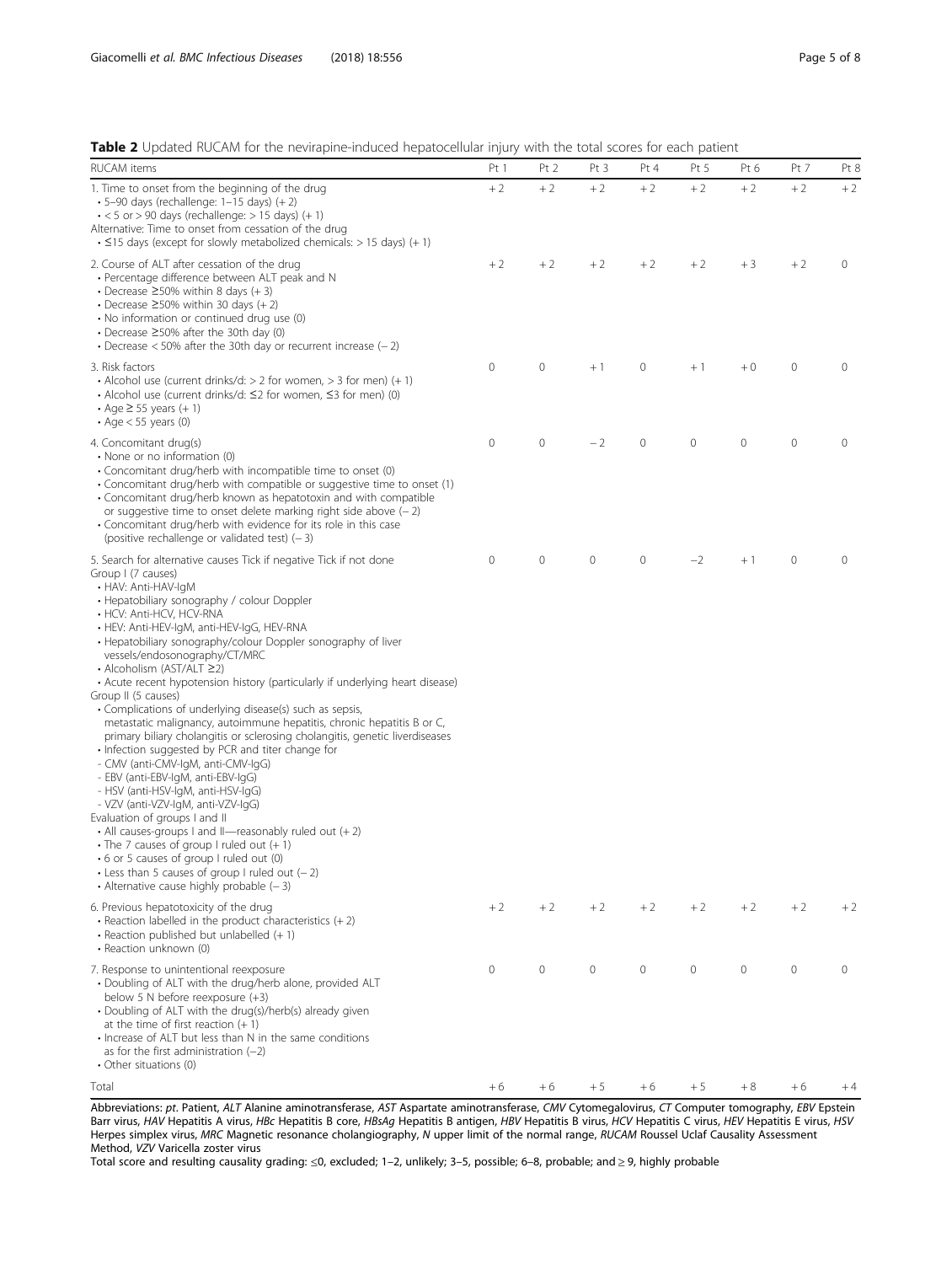<span id="page-5-0"></span>Table 3 Clinical characteristics of the 8 cases of NVP-induced liver injury. <sup>\*</sup>HLAB5701 tested absent

|                                                         | Pt 1                             | Pt 2                             | Pt <sub>3</sub>                  | Pt 4                             | Pt <sub>5</sub>                  | Pt 6                             | Pt 7                             | Pt 8                             |
|---------------------------------------------------------|----------------------------------|----------------------------------|----------------------------------|----------------------------------|----------------------------------|----------------------------------|----------------------------------|----------------------------------|
| HCV coinfection                                         | no                               | yes                              | yes                              | yes                              | yes                              | no                               | yes                              | yes                              |
| ARV status                                              | Experienced                      | Experienced                      | Experienced                      | Experienced                      | Naive                            | Experienced                      | Experienced                      | Experienced                      |
| Concomitant ARV                                         | $d4T + 3TC$                      | $d4T + 3TC$                      | $ABC^* + 3TC$                    | $AZT + 3TC$                      | $AZT + 3TC$                      | $d4T + ddi$                      | $AZT + 3TC$                      | $d4T + ddi$                      |
| NVP exposure before<br>treatment interruption<br>(days) | 28                               | 61                               | 29                               | 28                               | 58                               | 28                               | 50                               | 38                               |
| Concomitant medication                                  | none                             | none                             | Vitamin D and<br>folinic acid    | none                             | Phenobarbital<br>and alprazolam  | none                             | None                             | Folinic acid                     |
| Symptoms                                                | Nausea<br>and severe<br>weakness | none                             | Nausea                           | none                             | Weakness                         | none                             | Nausea                           | None                             |
| Required hospitalization                                | yes                              | no                               | yes                              | no                               | no                               | no                               | no                               | no                               |
| Outcome                                                 | Recovered<br>without<br>sequelae | Recovered<br>without<br>sequelae | Recovered<br>without<br>sequelae | Recovered<br>without<br>sequelae | Recovered<br>without<br>sequelae | Recovered<br>without<br>sequelae | Recovered<br>without<br>sequelae | Recovered<br>without<br>sequelae |
| <b>RUCAM</b>                                            | Probable                         | Probable                         | Possible                         | Probable                         | Possible                         | Probable                         | Probable                         | Possible                         |

Abbreviations: Pt Patient, HCV Hepatitis C virus, ARV Antiretroviral, d4T Stavudine, 3TC Lamivudine, ABC Abacavir, AZT Zidovudine, ddi Didanosine, RUCAM Roussel Uclaf Causality Assessment Method

Interestingly, the functional variant  $c.3435 \text{ C} > T$  of ABCB1 gene was associated with an increases risk for severe liver toxicity in a previous study conducted by Hass et al. in South-Africa [\[19\]](#page-7-0). Moreover, the variant ABCB1 c.3435  $C > T$  resulted protective for NVP-associated hepatic adverse events in another study conducted in Mozambique [\[20\]](#page-7-0). No statistically significant association between ABCB1 c.3435 C > T and NVP adverse events was found in another study conducted by Yuan J et al. in an ethnic mixed population. However, these authors found a significant association between ABCB1 c.3435 C > T variant and hepatic adverse events among Africans but

not Asians or Caucasians, despite these latter groups showed increased T-allele frequencies [\[31\]](#page-7-0).

Overall our study, which was conducted on a prevalently European Caucasian population, disagrees with the study by Yan et al. On the contrary it supports the protective role of T allele of ABCB1 rs1045642 for NVP-hepatotoxicity evidenced by Hass et al. and Ciccacci et al.

The present study has some limitations. In particular, due to the retrospective design we cannot exclude the presence of possible bias related to loss of data. A sub-optimal performance of RUCAM, which is more fitted for a prospective patient evaluation, could be hypothesized because of the

Table 4 Disposition of polymorphisms involved in nevirapine metabolism

|                               | Total      | Hepatotoxicity | No hepatotoxicity | $p^*$ |
|-------------------------------|------------|----------------|-------------------|-------|
|                               | $n = 362$  | $n = 8$        | $n = 354$         |       |
| ABCB1 c.3435/rs1045642, n (%) |            |                |                   | 0.019 |
| CC                            | 86 (23.8)  | 5(5.8)         | 81 (94.2)         |       |
| CT                            | 178 (49.2) | 1(0.6)         | 177 (99.4)        |       |
| $\top$                        | 98 (27.0)  | 2(2.0)         | 96 (98.0)         |       |
| CYP2B6 c.516/rs3745274, n (%) |            |                |                   | 0.706 |
| GG                            | 196 (54.1) | 6(3.1)         | 190 (96.9)        |       |
| GT                            | 141 (39.0) | 2(1.4)         | 139 (98.6)        |       |
| $\top$                        | 25(6.9)    | 0(0.0)         | 25 (100.0)        |       |
| CYP3A4/A5 **, n (%)           |            |                |                   | 0.602 |
| Extensive                     | 58 (16.1)  | 0(0.0)         | 58 (100.0)        |       |
| Intermediate                  | 270 (74.5) | 8(3.0)         | 262 (97.0)        |       |
| Poor                          | 25(6.9)    | 0(0.0)         | 25 (100.0)        |       |
| nd                            | 9(2.5)     | 0(0.0)         | 9(100.0)          |       |

Abbreviations: n number, nd not determined, ABCB ATP Binding Cassette Subfamily B, CYP Cytochrome P450 enzyme

\*χ2 test \*\* CYP3A4\*22/rs35599367 and CYP3A5\*3/rs776746 combined genotypes for comprehensive functional evaluation [[33,](#page-7-0) [34](#page-7-0)]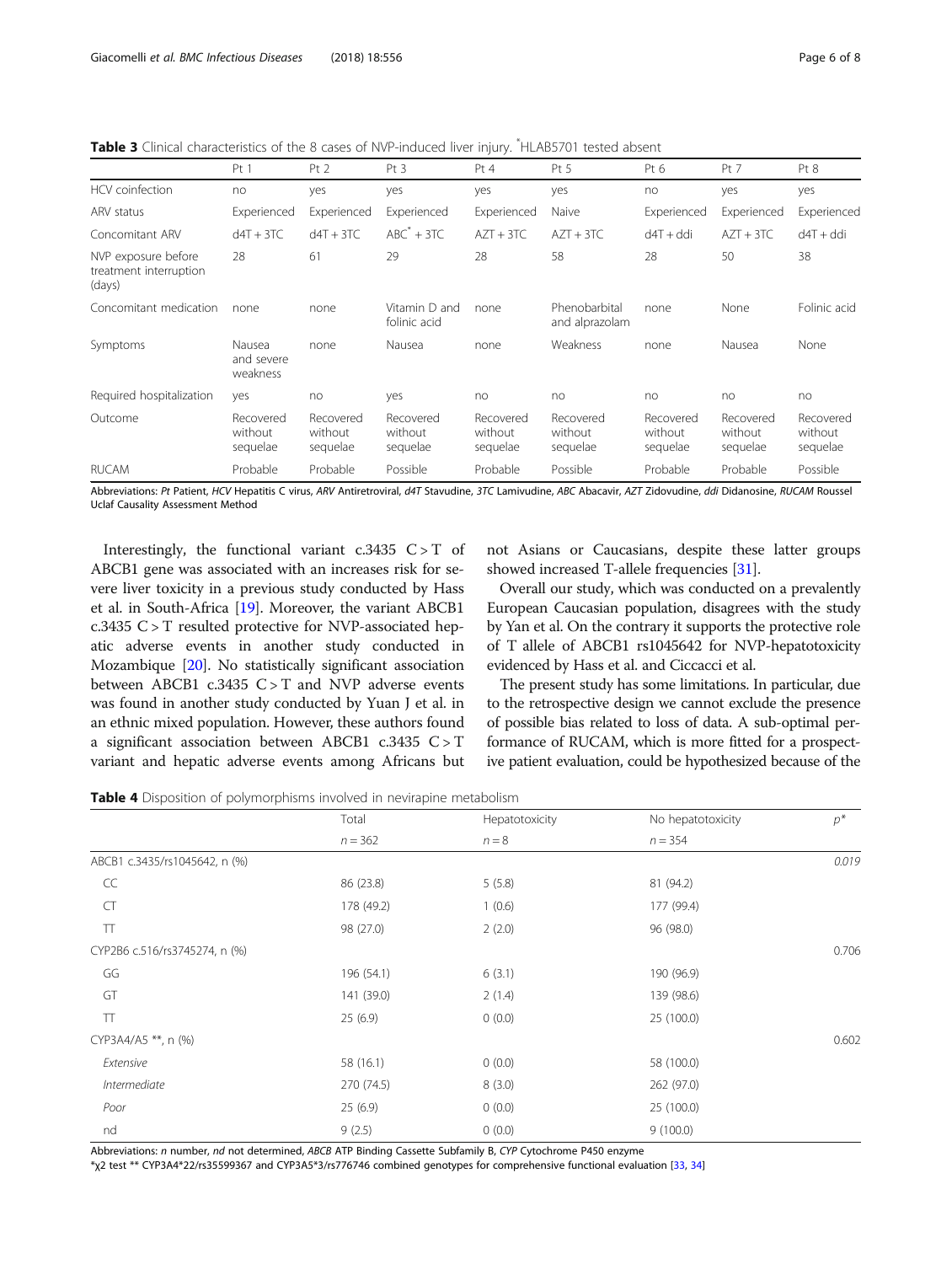# <span id="page-6-0"></span>**Table 5** Backward logistic regression of factors involved in nevirapine induced liver toxicity

|                                             | OR (95%CI)           | р     | aOR (95%Cl)          | $\overline{p}$ |
|---------------------------------------------|----------------------|-------|----------------------|----------------|
| Male vs Female                              | $0.19(0.04 - 0.94)$  | 0.042 | $0.27(0.06 - 1.30)$  | 0.102          |
| Age $(x 1$ year more)                       | $0.96(0.88 - 1.04)$  | 0.293 |                      |                |
| MSM vs HE                                   | $0.24(0.01 - 4.51)$  | 0.338 |                      |                |
| <b>IVDUs vs HE</b>                          | 2.20 (0.58-8.41)     | 0.247 |                      |                |
| Other vs HE                                 | 1.36 (0.06-29.16)    | 0.844 |                      |                |
| Caucasian vs Non-Caucasian                  | $0.67$ (0.08-5.64)   | 0.714 |                      |                |
| BMI $(x 1 more)$                            | $0.70(0.51 - 0.94)$  | 0.020 | $0.72(0.52 - 1.00)$  | 0.050          |
| Previous AIDS                               | $0.67(0.08 - 5.56)$  | 0.713 |                      |                |
| Previous therapy duration $(x 1$ year more) | $1.05(0.90 - 1.23)$  | 0.518 |                      |                |
| CD4 200-500 cell/µL vs < 200 cell/µL        | $1.17(0.05 - 25.7)$  | 0.920 | $1.51(0.07 - 32.23)$ | 0.790          |
| $CD4 > 500$ cell/µL vs < 200 cell/µL        | $3.97(0.21 - 74.51)$ | 0.357 | 8.12 (0.42-156.90)   | 0.166          |
| HIV-RNA $(x 1 log10$ more)                  | $0.80(0.54 - 1.18)$  | 0.260 |                      |                |
| AST (x 1 more)                              | $1.02(1.01 - 1.03)$  | 0.008 | $1.01(0.99 - 1.03)$  | 0.144          |
| ALT $(x 1 more)$                            | $1.01(1.00 - 1.02)$  | 0.015 |                      |                |
| HCV coinfection                             | 6.93 (1.38-34.87)    | 0.019 | 8.00 (1.27-50.29)    | 0.027          |
| HBV coinfection                             | $2.39(0.28 - 20.36)$ | 0.427 |                      |                |
| ARV Backbone: AZT/DDI/D4T vs ABC            | $0.73(0.12 - 4.47)$  | 0.731 |                      |                |
| ARV Backbone: TDF vs ABC                    | $0.12(0.01 - 3.141)$ | 0.204 |                      |                |
| ARV Backbone: Other vs ABC                  | $0.49(0.02 - 13.47)$ | 0.672 |                      |                |
| ABCB1 rs1045642 CT/TT vs CC                 | $0.18(0.04 - 0.76)$  | 0.020 | $0.10(0.02 - 0.47)$  | 0.004          |

Abbreviations: OR Odds Ratio, aOR adjusted Odds Ratio, CI confidence interval, HE Heterosexual, MSM Man how have sex with man, IVDUs Intra venous drug users, BMI Body Mass Index, cps copies, ABC abacavir, TDF tenofovir diproxil fumarate, BMI Body Mass Index, ABCB ATP Binding Cassette Subfamily B

retrospective nature of the study. Moreover, if on one hand the limited number of NVP induced hepatic adverse events supports the good safety profile of this drug in ART-experienced patients, on the other hand our study could not exclude that the prevalence of the investigated polymorphisms could be driven by chance. Moreover, the prevalence of Caucasian ethnicity limited the comparison of our findings between different ethnic groups.

# Conclusion

Beyond to clinical conditions well known to drive the development of hepatotoxicity during NVP treatment, i.e. HCV coinfection and body mass index, pharmacogenomic profiles could also play a role in this phenomenon. Our results suggest the independent role of ABCB1 rs1045642 as a predictive marker of severe liver toxicity related to NVP. Further validation studies, to assess possible clinical application of this marker in countries in which NVP is still widely used and/or in patients with other risk factors for nevirapine related toxicity, are warranted.

#### Abbreviations

ABCB: ATP Binding Cassette Subfamily B; aOR: Adjusted Odds Ratio; ART: Antiretroviral treatment; CI: Confidence interval; CYP: Cytochrome P450 enzyme; HIV-1: Human immunodeficiency virus type 1; IQR: Inter quartile range; NVP: Nevirapine; OR: Odds Ratio; RUCAM: Roussel Uclaf Causality Assessment Methods; SNPs: Single nucleotide polymorphisms

## Acknowledgements

We thank Mrs. Tiziana Formenti for the excellent technical help.

#### Funding

No financial support to this study.

#### Availability of data and materials

The data sets used and/or analyzed during the current study available from the corresponding author on reasonable request.

#### Authors' contributions

AG, ALR, AR, FSF, MLO, MG, SR designed the study. GR, VDC, AL assessed the patient's documentation and evaluated the inclusion in the study. AG, ALR, GR, VDC, AL, were involved in data collection and interpretation. FSF, EC, DC, SC performed laboratory analyses. AG, MLO were responsible for the statistical analyses. All authors interpreted the data and drafted the manuscript. All authors have critically revised and approved the final version.

#### Ethics approval and consent to participate

The study was reviewed and approved by our ethics committee (Comitato Etico Interaziendale, Milano area 1); all subjects signed a dedicated informed consent.

#### Consent for publication

Not applicable.

### Competing interests

S.R. has received consultancy payments and speaking fee from Bristol-Myers Squibb, Gilead, ViiV Healthcare, Merck Sharp Dohme, ABBvie and Janssen. M.G. has received consultancy payments and speaking fee from Bristol-Myers Squibb, Gilead, ViiV Healthcare, Merck Sharp Dohme, ABBvie, Janssen and Roche. Preliminary data of this study were presented as poster presentation (PE10/ 15) at the 16th European AIDS conference, October 25–27, 2017 Milan, Italy.